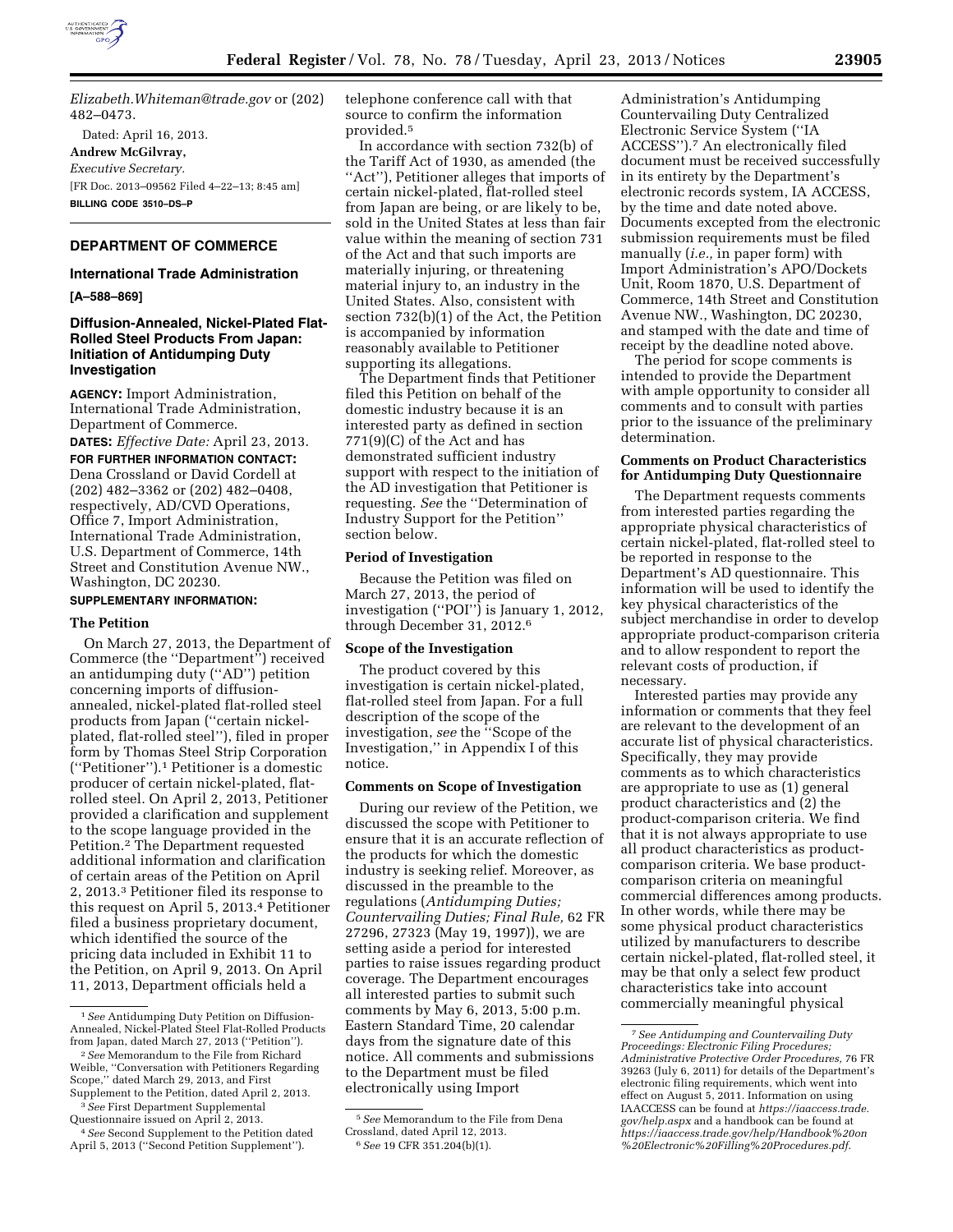characteristics. In addition, interested parties may comment on the order in which the physical characteristics should be used in matching products. Generally, the Department attempts to list the most important physical characteristics first and the least important characteristics last.

In order to consider the suggestions of interested parties in developing and issuing the AD questionnaire, we must receive comments filed in accordance with the Department's electronic filing requirements, available at 19 CFR 351.303, by May 6, 2013. Rebuttal comments must be received by May 13, 2013.

# **Determination of Industry Support for the Petition**

Section 732(b)(1) of the Act requires that a petition be filed on behalf of the domestic industry. Section 732(c)(4)(A) of the Act provides that a petition meets this requirement if the domestic producers or workers who support the petition account for: (i) At least 25 percent of the total production of the domestic like product; and (ii) more than 50 percent of the production of the domestic like product produced by that portion of the industry expressing support for, or opposition to, the petition. Moreover, section 732(c)(4)(D) of the Act provides that, if the petition does not establish support of domestic producers or workers accounting for more than 50 percent of the total production of the domestic like product, the Department shall: (i) Poll the industry or rely on other information in order to determine if there is support for the petition, as required by subparagraph (A); or (ii) determine industry support using a statistically valid sampling method to poll the ''industry.''

Section 771(4)(A) of the Act defines the ''industry'' as the producers as a whole of a domestic like product. Thus, to determine whether a petition has the requisite industry support, the statute directs the Department to look to producers and workers who produce the domestic like product. The International Trade Commission (''ITC''), which is responsible for determining whether ''the domestic industry'' has been injured, must also determine what constitutes a domestic like product in order to define the industry. While both the Department and the ITC must apply the same statutory definition regarding the domestic like product (*see* section 771(10) of the Act), they do so for different purposes and pursuant to a separate and distinct authority. In addition, the Department's determination is subject to limitations of

time and information. Although this may result in different definitions of the like product, such differences do not render the decision of either agency contrary to law.8

Section 771(10) of the Act defines the domestic like product as ''a product which is like, or in the absence of like, most similar in characteristics and uses with, the article subject to an investigation under this title.'' Thus, the reference point from which the domestic like product analysis begins is ''the article subject to an investigation'' (*i.e.,* the class or kind of merchandise to be investigated, which normally will be the scope as defined in the petition).

With regard to the domestic like product, Petitioner does not offer a definition of the domestic like product distinct from the scope of the investigation. Based on our analysis of the information submitted on the record, we have determined that certain nickel-plated, flat-rolled steel constitutes a single domestic like product and we have analyzed industry support in terms of that domestic like product.9

In determining whether Petitioner has standing under section 732(c)(4)(A) of the Act, we considered the industry support data contained in the Petition with reference to the domestic like product as defined in the ''Scope of the Investigation,'' in Appendix I of this notice. To establish industry support, Petitioner provided its own production of the domestic like product in 2012.10 Petitioner states that it was the sole remaining U.S. producer of the domestic like product in calendar year 2012 and, therefore, the Petition is supported by 100 percent of the U.S. industry.11

Our review of the data provided in the Petition, supplemental submissions, and other information readily available to the Department indicates that Petitioner has established industry support.<sup>12</sup> First, the Petition established support

9For a discussion of the domestic like product analysis in this case, *see* Antidumping Duty Investigation Initiation Checklist: Diffusion-Annealed, Nickel-Plated Flat-Rolled Steel Products from Japan (''Initiation Checklist'') at Attachment II, Analysis of Industry Support for the Petition Covering Diffusion-Annealed, Nickel-Plated Flat-Rolled Steel Products from Japan, dated concurrently with this notice and on file electronically via IA ACCESS. Access to documents filed via IA ACCESS is also available in the Central Records Unit, Room 7046 of the main Department of Commerce building.

10*See* Petition, at 54 (Table 12).

11*See* Petition, at 6–7; *see also* Second Petition Supplement, at 9–10 and Exhibits 32–33.

12*See* Initiation Checklist at Attachment II.

from domestic producers (or workers) accounting for more than 50 percent of the total production of the domestic like product and, as such, the Department is not required to take further action in order to evaluate industry support (*e.g.,*  polling).13 Second, the domestic producers (or workers) have met the statutory criteria for industry support under section 732(c)(4)(A)(i) of the Act because the domestic producers (or workers) who support the Petition account for at least 25 percent of the total production of the domestic like product.14 Finally, the domestic producers (or workers) have met the statutory criteria for industry support under section 732(c)(4)(A)(ii) of the Act because the domestic producers (or workers) who support the Petition account for more than 50 percent of the production of the domestic like product produced by that portion of the industry expressing support for, or opposition to, the Petition.15 Accordingly, the Department determines that the Petition was filed on behalf of the domestic industry within the meaning of section 732(b)(1) of the Act.

The Department finds that Petitioner filed the Petition on behalf of the domestic industry because it is an interested party as defined in section 771(9)(C) of the Act and it has demonstrated sufficient industry support with respect to the AD investigation that it is requesting the Department initiate.16

## **Allegations and Evidence of Material Injury and Causation**

Petitioner alleges that the U.S. industry producing the domestic like product is being materially injured, or is threatened with material injury, by reason of the imports of the subject merchandise sold at less than normal value (''NV''). In addition, Petitioner alleges that subject imports exceed the negligibility threshold provided for under section  $771(24)(A)$  of the Act.<sup>17</sup>

Petitioner contends that the industry's injured condition is illustrated by reduced market share; underselling and price depression or suppression; lost sales and revenue; declining capacity utilization, production, and shipments; reduced employment and hours worked; increased inventories; and decline in financial performance.18 We have

- 16*See id.*
- 17*See* Petition, at 41.

<sup>8</sup>*See USEC, Inc.* v. *United States,* 132 F. Supp. 2d 1, 8 (CIT 2001) (citing *Algoma Steel Corp., Ltd.*  v. *United States,* 688 F. Supp. 639, 644 (CIT 1988), *aff'd* 865 F.2d 240 (Fed. Cir. 1989)).

<sup>13</sup>*See* section 732(c)(4)(D) of the Act; *see also*  Initiation Checklist at Attachment II.

<sup>14</sup>*See* Initiation Checklist at Attachment II.

<sup>15</sup>*See id.* 

<sup>18</sup>*See* Petition, at 2–4, 24–28, 40–65 and Exhibits 10–11, 14–16, 22–23, and 25–31; *see also* Second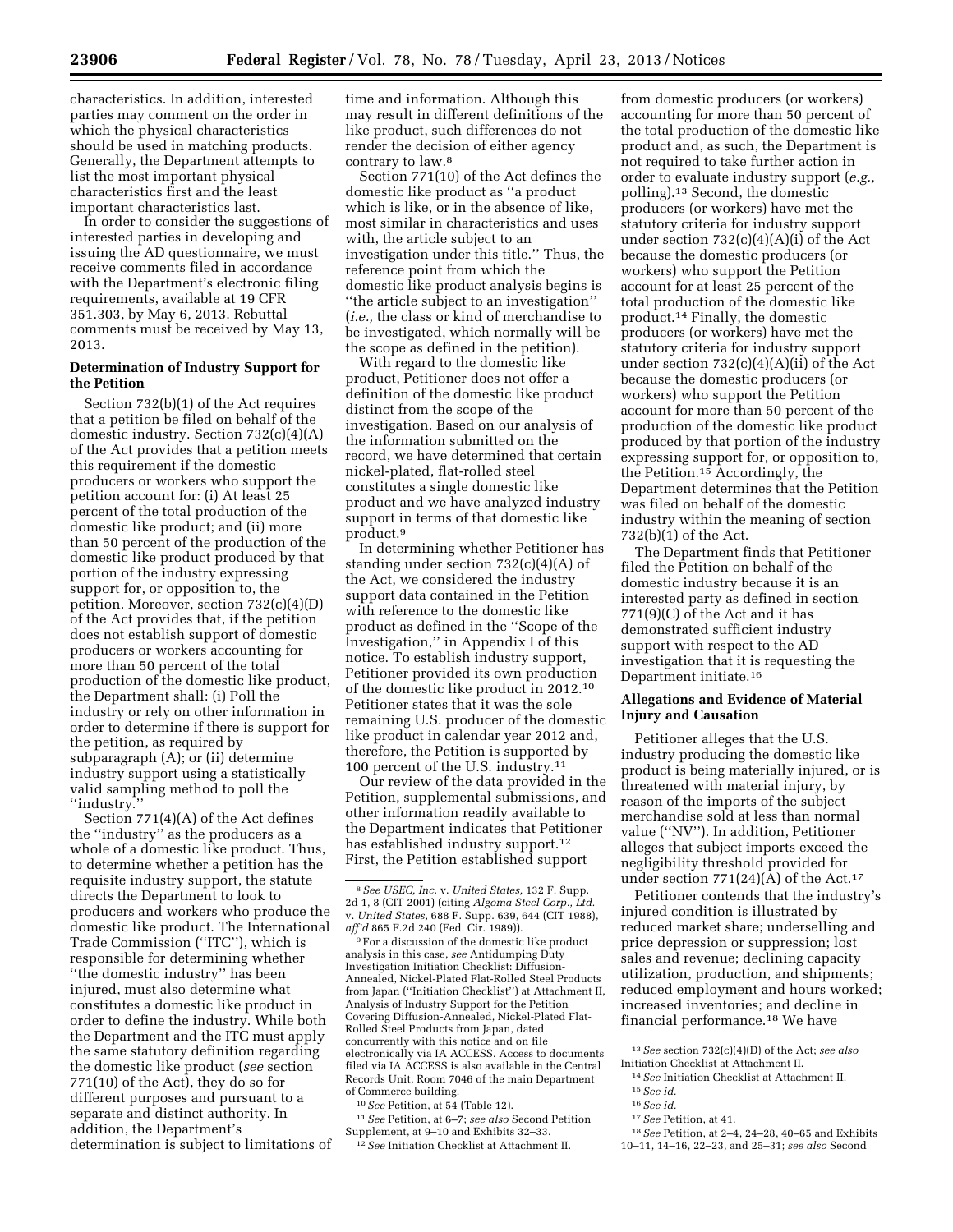assessed the allegations and supporting evidence regarding material injury, threat of material injury, and causation, and we have determined that these allegations are properly supported by adequate evidence and meet the statutory requirements for initiation.19

# **Allegation of Sales at Less Than Fair Value**

The following is a description of the allegation of sales at less than fair value upon which the Department based its decision to initiate this investigation of imports of certain nickel-plated, flatrolled steel from Japan. The sources of data for the deductions and adjustments relating to U.S. price and NV are discussed in greater detail in the Initiation Checklist.

# **Export Price**

Petitioner calculated export price (''EP'') using two sources. First, Petitioner used competitive sales information obtained in the market through customer negotiations. Second, Petitioner used U.S. Bureau of Census (''Census'') import statistics under the Harmonized Tariff Schedule of the United States (''HTSUS'') subheadings 7210.90.6000 and 7212.50.0000, corresponding to bills of lading, as obtained through Zepol Corporation,20 that specifically identify the imports as ''diffusion-annealed, nickel-plated steel.''

With respect to the competitive sales data, Petitioner made adjustments for CIF charges, import duties and commissions to estimate the ex-factory price. Petitioner also claimed that there would be warehousing costs in the United States as well as credit expenses, but that for the purposes of the Petition, these expenses were not estimated or deducted, thereby understating the full extent of dumping.

With respect to the import statistics, since HTSUS subheadings 7210.90.6000 and 7212.50.0000 are ''basket'' tariff categories include more than certain nickel-plated, flat-rolled steel, in order to confirm the accuracy and reliability of the use of U.S. import statistics under these HTSUS subheadings, Petitioner compared the U.S. import quantity by ports and month for these HTSUS subheadings to the quantity of imports of certain nickel-plated, flat-rolled steel

from Japan captured in bills of lading. Petitioner argues that where the bill of lading corresponds precisely to the port of entry, month of importation and quantity, the average unit value provided by the Census statistics is an appropriate indicator of the price of the subject merchandise. In addition, Petitioner compared the average unit customs values and average unit landed cost values with actual market prices. According to Petitioner, this data corroborates the accuracy of the Census data. Petitioner notes that because the customs value per metric ton represents the F.O.B. origin value of the imported merchandise, no adjustments were made with respect to this value for purposes of estimating the EP.

### **Normal Value**

Pursuant to section  $773(a)(1)(B)(i)$  of the Act, Petitioner based NV on prices in Japan for sales to the largest Japanese battery producers, which were obtained by an independent market research organization. Petitioner asserts that these products correspond to the specifications for certain nickel-plated, flat-rolled steel exported to the United States and represent Japanese home market pricing for large-volume products to major customers through the fourth quarter 2012. While acknowledging that no adjustments were made to reflect credit terms, Petitioner notes that accounting for this deduction would have a *de minimis*  impact on the estimated dumping margins.

## **Fair Value Comparisons**

Based on the data provided by Petitioner, there is reason to believe that imports of certain nickel-plated, flatrolled steel from Japan are being, or are likely to be, sold in the United States at less than fair value. Based on comparisons of EP to NVs, in accordance with section 773(a)(1) of the Act, the estimated dumping margins for certain nickel-plated, flat-rolled steel from Japan range from 56.50 percent to 77.70 percent.21

#### **Initiation of Antidumping Investigation**

Based upon the examination of the Petition on certain nickel-plated, flatrolled steel from Japan, we find that the Petition meets the requirements of section 732 of the Act. Therefore, we are initiating the AD investigation to determine whether imports of certain nickel-plated, flat-rolled steel from Japan are being, or are likely to be, sold

in the United States at less than fair value. In accordance with section 733(b)(1)(A) of the Act and 19 CFR 351.205(b)(1), unless postponed, we will make our preliminary determinations no later than 140 days after the date of this initiation.

### **Respondent Selection**

Following standard practice in AD investigations involving market economy countries, in the event the Department determines that the number of known exporters or producers for this investigation is large, the Department may select respondents based on U.S. Customs and Border Protection (''CBP'') data for U.S. imports under the HTSUS 7210.90.6000 and 7212.50.0000 for certain nickel-plated, flat-rolled steel from Japan. We intend to release the CBP data under Administrative Protective Order (''APO'') to all parties with access to information protected by APO within five days of publication of this **Federal Register** notice and make our decision regarding respondent selection within 20 days of publication of this notice. The Department invites comments regarding the CBP data and respondent selection within seven days of publication of this **Federal Register**  notice.22

The Petition names three companies as producers of certain nickel-plated, flat-rolled steel from Japan: Toyo Kohan Co., Ltd., Sumitomo-Nippon Steel Corp., and Katayama Special Industries.23 We currently do not know of any other producers of subject merchandise. We will consider comments from interested parties with respect to respondent selection.

### **Distribution of Copies of the Petition**

In accordance with section 732(b)(3)(A) of the Act and 19 CFR 351.202(f), the Government of Japan was provided access to a copy of the public version of the Petition via IA ACCESS. To the extent practicable, we will attempt to provide a copy of the public version of the Petition to each exporter named in the Petition, as provided under 19 CFR 351.203(c)(2).

### **ITC Notification**

We have notified the ITC of our initiation, as required by section 732(d) of the Act.

### **Preliminary Determination by the ITC**

The ITC will preliminarily determine no later than May 13, 2013, whether

Petition Supplement, at 24–26 and Revised Exhibits 14, 23 and Exhibit 32.

<sup>19</sup>*See* Initiation Checklist, at Attachment III, Analysis of Allegations and Evidence of Material Injury and Causation for the Petition Covering Diffusion-Annealed, Nickel-Plated Flat-Rolled Steel Products from Japan.

<sup>20</sup>Zepol Corporation provides import data through its international trade tools (*[http://](http://www.zepol.com) [www.zepol.com](http://www.zepol.com)*).

<sup>21</sup>*See* Petition, at 30 and Exhibits 10, 11, 12 and 17 and Second Petition Supplement, dated April 5, 2013, at 23 and Revised Exhibits 12, 17 and 18.

<sup>22</sup>*See Bottom Mount Combination Refrigerator-Freezers From the Republic of Korea and Mexico: Initiation of Antidumping Duty Investigations,* 76 FR 23281, 23285 (April 26, 2011). 23*See* Petition, at 22.